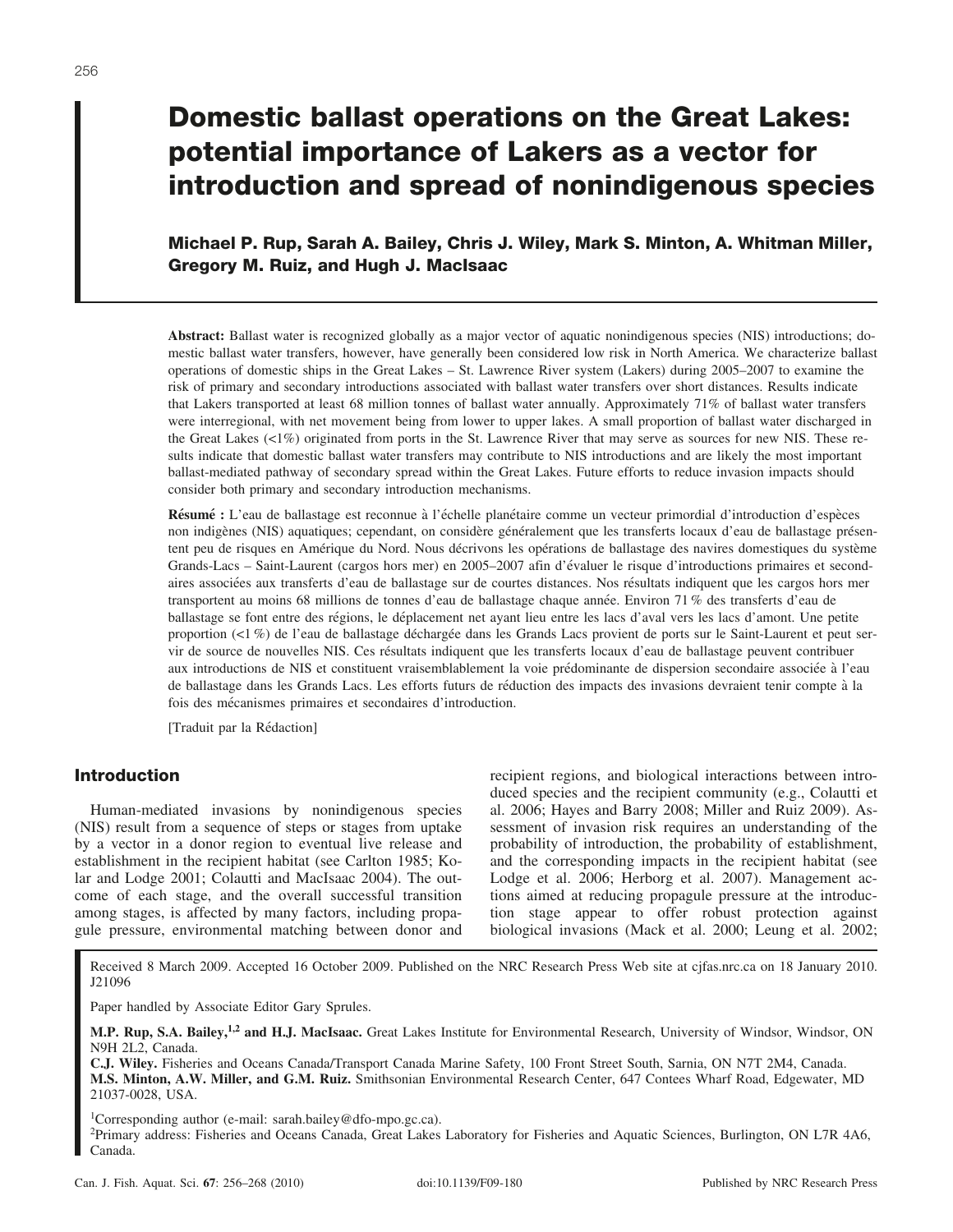

**Table 1.** Annual statistics on inter- and intraregional ballast water movement by Lakers.

|                                     | Number of discharge events | Ballast water discharged (Mt) |
|-------------------------------------|----------------------------|-------------------------------|
| 2005 interregional transfers        | 2828                       | 47.6                          |
| 2006 interregional transfers        | 2920                       | 50.6                          |
| 2007 interregional transfers        | 2722                       | 47.4                          |
| Mean annual interregional transfers | 2823 (57)                  | 48.6 $(1.0)$                  |
| 2005 intraregional transfers        | 1797                       | 19.2                          |
| 2006 intraregional transfers        | 2024                       | 21.6                          |
| 2007 intraregional transfers        | 1744                       | 18.2                          |
| Mean annual intraregional transfers | 1855 (86)                  | 19.7(1.0)                     |
| Cumulative mean annual transfers    | 4678 (143)                 | 68.3(2.0)                     |

**Note:** Mean values include SEM in parentheses.

Drake and Lodge 2004). Once introduced and established in a new location, the extent of secondary spread of NIS will greatly affect the magnitude of any ecological and economic impacts (Lodge et al. 1998). Thus, it has also been suggested that NIS management programs should include measures to reduce the rate and extent of secondary spread (Moody and Mack 1988; Floerl et al. 2009).

Ballast water transfers by commercial shipping activities are recognized as a dominant transport vector for marine invasions globally (Carlton 1999; Drake and Lodge 2004). Current ballast water management regulations in North America aim to reduce propagule pressure but address only primary introductions associated with international shipping activities (e.g., US Coast Guard 2004; Government of Canada 2006). Domestic vessels, which typically move ballast water over short geographic distances, have generally been considered low risk for species invasions under the assumption that closely located ports will be within the same biogeographic region and will contain similar biological communities (but see Gaines and Gaylord 2005; Simkanin et al. 2009). In contrast, domestic ballast water could rapidly facilitate secondary spread of NIS introduced by other vectors, since survival is expected to be high for short-distance ship transits (Rigby and Hallegraeff 1994; Smith et al. 1999; Wonham et al. 2001).

Secondary spread by short-distance ballast water transfers from domestic sources might be very important in North America where 50% and 70% of commercial vessel arrivals to coastal ports in the United States and eastern Canada, respectively, are from domestic last ports-of-call (based on reports submitted to NBIC and INNAV; see Materials and methods). Approximately 90% of commercial shipping operations in the Great Lakes – St. Lawrence River system are domestic, creating a dense web of interconnections and making this region potentially more vulnerable to secondary spread. Vessels operating in the Great Lakes – St. Lawrence River can be divided into three categories: (*i*) foreign vessels operating outside the Canadian and American 200 nautical mile exclusive economic zones (EEZ) for at least part of the year (hereafter ''Salties''), (*ii*) domestic vessels operating exclusively within the Great Lakes – St. Lawrence River west of  $63^{\circ}W$  (i.e., inland waters, hereafter "Lakers"), and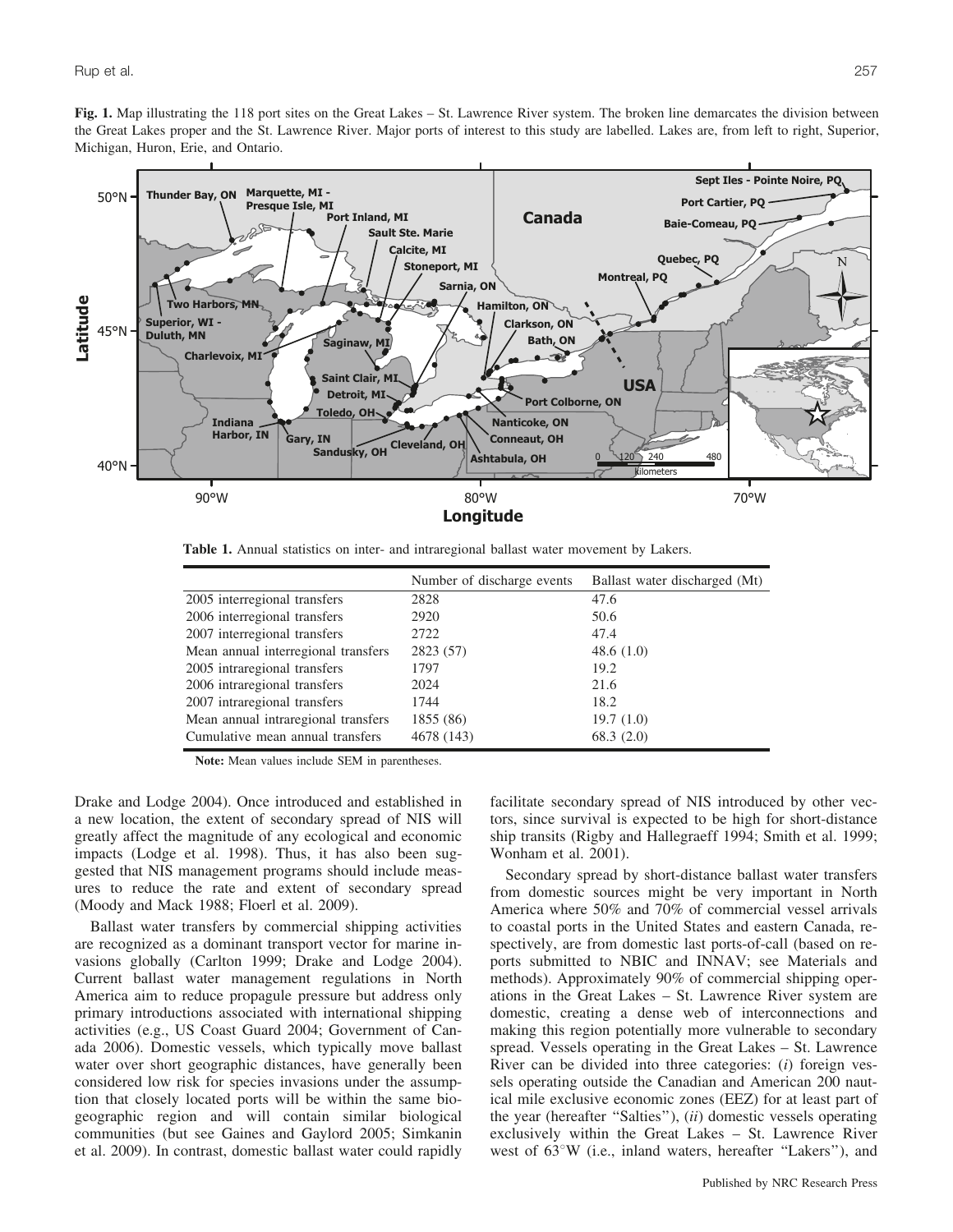**Fig. 2.** Mean (+SEM) annual inter- and intraregional ballast water movement in the Great Lakes – St. Lawrence River system by (*a*) number of ballast events and (*b*) tonnage. Solid bars denote ballast loaded for intraregional discharge, open bars denote ballast loaded for interregional discharge, and hatched bars denote ballast received from interregional source. Regions: SUP, Lake Superior; MICH, Lake Michigan; HUR, Lake Huron; ERIE, Lake Erie; ONT, Lake Ontario; SLR, St. Lawrence River.



(*iii*) foreign or domestic vessels operating exclusively between ports in inland waters and coastal ports within the EEZ of Canada and the United States (hereafter ''Coastal vessels'').

In the absence of effective and widely available treatment technologies, Canada and the United States currently rely on a reduction in propagule pressure by means of midocean ballast water exchange or tank flushing to prevent invasions in the Great Lakes (US Coast Guard 2004; Government of Canada 2006; Saint Lawrence Seaway Development Corporation 2008). All Salties and Coastal vessels arriving to the Great Lakes from ports outside the Canadian EEZ must comply with ballast water management regulations, but Lakers and Coastal vessels travelling between Canadian ports are currently unregulated. At least nine established NIS in the Great Lakes, only four of which were presumably introduced by ship ballast, are considered native to the St. Lawrence River and other rivers of the northeastern North American coast (de Lafontaine and Costan 2002; Ricciardi 2006). These invasions highlight the possibility that domestic ballast water may pose an introduction risk. In addition, at least 13 NIS now established in the Great Lakes were first recorded in the St. Lawrence River (de Lafontaine and Costan 2002), indicating that all vectors moving species between the St. Lawrence River and the Great Lakes should be evaluated for invasion risk. Despite concerns that Lakers might contribute to accelerated spread of NIS within the Great Lakes (Aquatic Sciences, Inc. and Jenkins 1996), there has been no quantitative attempt to characterize the magnitude or direction of ballast water flux by Lakers.

The objective of this study is to quantify the magnitude of ballast water transferred by Laker vessels and to parameterize the corresponding risk of primary and secondary invasions to ports on the Great Lakes. We use the number of discharge events and ballast water volume as a proxy measure for the potential propagule pressure associated with ballast water transported by Lakers. We explore geographical ballast water loading and discharge patterns of Lakers to discern the scale and directionality of movement of ballast water within and between lakes. Finally, we compare ballast water movement within the Great Lakes – St. Lawrence River system by Lakers with that by Salties and Coastal vessels to determine the extent of spatial overlap and relative capacities for secondary spread of established NIS. Quantifying total ballast water movements within the Great Lakes should allow us to identify ports vulnerable to NIS establishment or spread and to inform future management and prevention efforts.

#### **Materials and methods**

For this study, we define Great Lakes ports as the freshwater ports located within Lakes Superior, Michigan, Huron, Erie, and Ontario and all connecting waterways west of the St. Lawrence Seaway's Iroquois Lock (i.e., ports of Duluth, Minnesota, to Prescott, Ontario, inclusive; Fig. 1). The term "St. Lawrence River" includes the freshwater and marine ports bounded by the Iroquois Lock and Canadian inland waters as defined by the Canada Shipping Act, 2001 (i.e., ports from Valleyfield to Sept-Iles, Québec, inclusive). Together, these two regions contain all ports within the Great Lakes – St. Lawrence River system.

Data on domestic commercial ship activities at ports in the Great Lakes – St. Lawrence River system were obtained from the Canadian Coast Guard Information System on Marine Navigation (INNAV) and the US National Ballast Information Clearinghouse (NBIC) (http://invasions.si.edu/nbic/ accessed April 2008) for the period 2005–2007. Our analysis was restricted to the 90 vessels with an American or Canadian flag that operated exclusively within the Great Lakes – St. Lawrence River system for the entire period of study (Lakers) and included eight barges previously converted from traditional commercial bulk carriers. All other barges operating within the system were excluded from analysis due to inconsistencies in reporting activities.

Canada requires all commercial vessels to report to the INNAV when entering each Canadian Maritime Communications and Traffic Services Zone, when transiting the St. Lawrence Seaway between the St. Lambert Lock and Long Point, Ontario, and when transiting the St. Clair – Detroit River system, while voluntary reporting typically occurs for all other Great Lakes – St. Lawrence River waters exclusive of Lake Michigan and southern Lake Superior. Information reported to the INNAV includes arrival and departure events and cargo and ballast operations at port. Cargo and ballast information is typically reported in binary format (load or unload, volumes are not reported), and all reports are date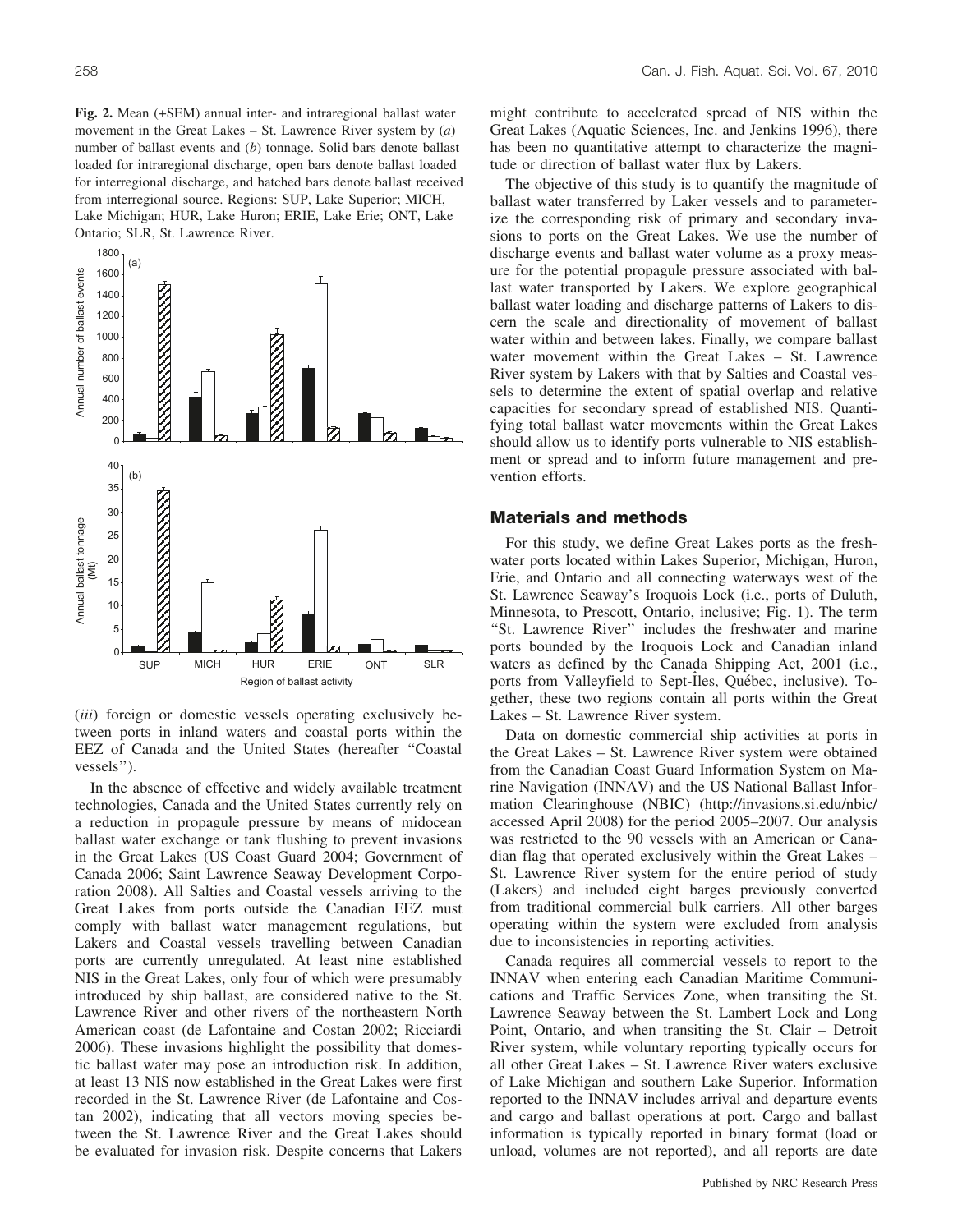|                                                       | Annual tonnage of<br>ballast loaded (Mt) |      | Annual number of<br>ballast load events |      |
|-------------------------------------------------------|------------------------------------------|------|-----------------------------------------|------|
|                                                       | Mean (SEM)                               | $\%$ | Mean (SEM)                              | $\%$ |
| Top interregional source ports                        |                                          |      |                                         |      |
| Detroit, Michigan                                     | 5.2(0.4)                                 | 10.8 | 343(35)                                 | 12.1 |
| Gary, Indiana                                         | 4.6(0.3)                                 | 9.5  | 130(7)                                  | 4.6  |
| St. Clair, Michigan                                   | 4.0(0.1)                                 | 8.2  | 101(3)                                  | 3.6  |
| Nanticoke, Ontario                                    | 3.3(0.1)                                 | 6.8  | 109(5)                                  | 3.9  |
| Indiana Harbor, Indiana                               | 3.2(0.4)                                 | 6.6  | 123(14)                                 | 4.4  |
| Cleveland, Ohio*                                      | 2.1(0.1)                                 | 4.5  | 202(12)                                 | 7.1  |
| Sault Ste. Marie, Ontario*                            | 2.0(0.1)                                 | 4.2  | 200(9)                                  | 7.1  |
| Hamilton, Ontario*                                    | $2.3 \approx (0.1)$                      | 4.7  | 174(2)                                  | 6.2  |
| Top intraregional source ports                        |                                          |      |                                         |      |
| Nanticoke, Ontario                                    | 2.4(0.2)                                 | 12.0 | 133 (14)                                | 7.2  |
| Detroit, Michigan                                     | 1.7(0.1)                                 | 8.5  | 140(1)                                  | 7.5  |
| Indiana Harbor, Indiana                               | 1.4(0.2)                                 | 7.1  | 95(8)                                   | 5.1  |
| Cleveland, Ohio                                       | 1.1(0.2)                                 | 5.5  | 115(22)                                 | 6.2  |
| Saginaw – Bay City – Essexville – Zilwaukee, Michigan | 1.0(0.2)                                 | 4.8  | 98 (16)                                 | 5.3  |
| Clarkson, Ontario*                                    | 0.9(0.1)                                 | 4.8  | 104(1)                                  | 5.6  |

**Table 2.** Top ballast water source ports for inter- and intraregional movement of ballast water by Lakers.

**Note:** The top five ports by tonnage are listed followed by any additional top five ports by number of load events (indicated by an asterisk). Values are given as annual mean with SEM in parentheses and as a percentage of the inter- or intraregional total, respectively. Note that all top port locations are labelled on Fig. 1.

and time coded. The United States requires all commercial vessels equipped with ballast tanks to submit a ballast water report to the NBIC at each arrival to an American port. Reports to the NBIC include last, current, and next ports-ofcall and arrival date as well as the volume, origin, and management history of ballast to be discharged.

A comprehensive database of ship activity, including date of arrival/departure and cargo and ballast activities, was assembled for 136 port locations in Canada and the United States using the INNAV as the primary data source. The NBIC was used to fill in missing transit data (typically transits to/from Lakes Michigan and Superior) and as the primary source for volumetric ballast water data. Owing to differences in reporting requirements of the INNAV and NBIC as well as variance between individual vessels' reporting practices, some ballast transfers could not be reliably assigned to a specific port but were assigned to port ''pairs'' (e.g., Duluth, Minnesota –Superior, Wisconsin; see Appendix A), resulting in 118 separate port areas of shipping activity.

When ballast activity was not reported for a particular ship transit, it was assumed that vessels loaded ballast (*i*) if cargo was offloaded, (*ii*) if the port involved does not export cargo, or (*iii*) if the vessel was heading for a port that did not receive a cargo type that was shipped out of the current port. Conversely, ballast discharge was assumed (*i*) if cargo was loaded or (*ii*) if the port involved does not import cargo. Information regarding cargo handled at specific port locations was obtained from the Lake Carriers' Association (2006). We included only transits between ports and did not include stops for fuel or at anchorage. Data for 2360 transits, or <8% of total transits, could not be included in the study because of missing source/destination port information and (or) arrival at ports for which it was not possible to determine whether cargo or ballast was discharged.

Consultation with the ship industry and analysis of NBIC data indicated that Lakers typically carry the same volume of ballast water on each transit through the system. Although variable volumes were reported to the NBIC by 36 ships, these ships reported a standard volume for 90% of transits. As a result, we applied the median value reported by each vessel to all transits by that vessel. Ballast quantities for vessels that did not report to the NBIC (five ships) were assigned by grouping vessels according to class under the assumption that ''sister ships'' within a size class carried identical quantities of ballast. If vessels were of a unique build, or the size class did not report to the NBIC, estimates of standard ballast volume were obtained directly from the ship's superintendent. We acknowledge that vessels may increase ballast tonnage during foul weather, but consistency of reporting for ballast ''top ups'' could not be readily evaluated. For cases where the vessel loaded or discharged cargo at multiple ports, the volume of ballast discharged or loaded was assumed to be directly proportional to the number of cargo events. For example, if a ship loaded cargo at two ports, it was assumed that half of the ballast was discharged at each port; this assumption was applied to a very small proportion of the data  $\left(\langle 1\% \right)$ .

In the absence of direct biological measures from ballast tanks, we use ballast water volume and the number of discharge events (ballast water flux) as a proxy measure of the number of propagules potentially discharged at each port site by Lakers (i.e., potential propagule pressure). We acknowledge that additional ship-mediated invasion vectors, such as hull fouling and ballast sediments, may increase the potential propagule pressure associated with Lakers, but evaluation of these other vectors is beyond the scope of work for this paper. Analysis of compiled data included assessment of inter- and intraregional movement of ballast water. Each port was assigned to one of six regions within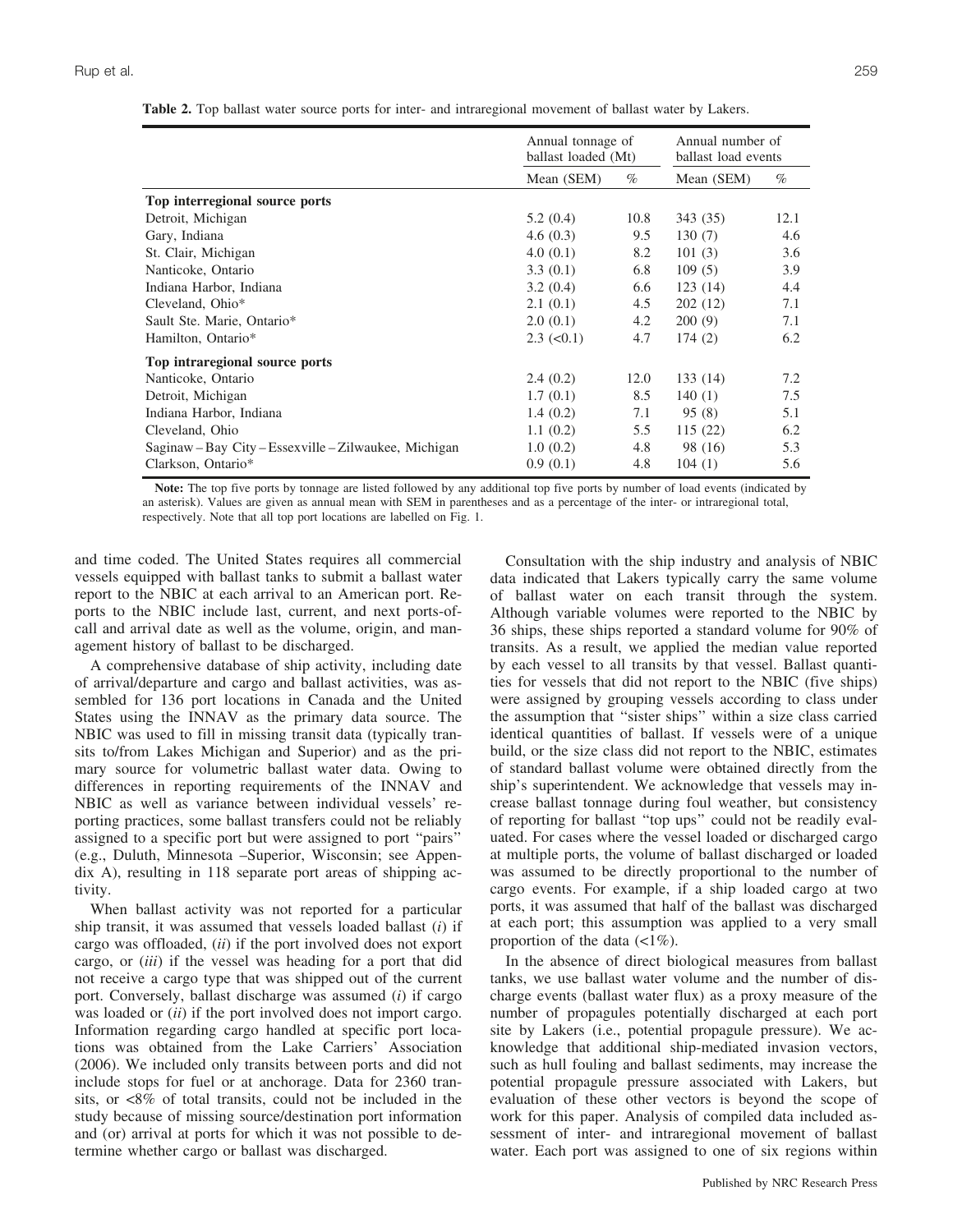**Fig. 3.** Maps depicting (*a*) source and (*b*) recipient ports of domestic ballast water moved from 2005 to 2007 by Lakers between regions of the Great Lakes – St. Lawrence River. Dominant ports, based on volume and number of ballast events, are labelled. The size and shading of the symbol indicate the annual mean volume of ballast water loaded or discharged at each port site as indicated in the figure legend.



the system: Lakes Superior, Michigan, Huron, Erie, and Ontario and the St. Lawrence River. Ports located on connecting waterways were assigned to the downstream region. For example, ballast activities in Detroit, Michigan, or Windsor, Ontario, were attributed to Lake Erie. To determine if Lakers posed a risk for introduction of NIS into the Great Lakes, we evaluated ballast activities undertaken at ports in the St. Lawrence River; these ports could serve as donor ports for NIS to the Great Lakes if the taxa native to those ports are NIS to the Great Lakes or if these ports serve as sites for the primary introduction of taxa that are NIS to both regions (see de Lafontaine and Costan 2002). To further evaluate the capacity of Lakers as a vector of secondary spread of NIS, we examined the extent of Laker ballast loading activities at Great Lakes ports most likely serving as sites of primary introduction (i.e., recipients of foreign or coastal ballast water) and the relative magnitude of ballast flux by each category of vessel.

#### **Results**

Over 28 000 Laker transits, corresponding to more than 200 million tonnes (Mt) of ballast water discharged, were compiled for the 3-year period of study (2005–2007). Regional patterns of ballast water discharge were consistent across years, whether measured as the number of discharge events (4682  $\pm$  142 standard error of the mean (SEM)) or as millions of tonnes discharged (68.35  $\pm$  2.04 SEM) annually. Approximately 71% of all ballast water transfers were interregional, with net movement of ballast water being from lower to upper lakes (Table 1; Fig. 2). Thirty-four ports were sites for ballast loading operations exclusively, while nine ports were exclusively recipients of ballast water; the remaining 75 ports both donated and received ballast water (Appendix A).

Most ballast water discharged in Lakes Michigan, Erie, and Ontario and the St. Lawrence River originated from within the same region as discharge, while the majority of ballast discharged in Lakes Superior and Huron originated from Lakes Erie and Michigan (Fig. 2; Table 1). Detroit, Michigan, Nanticoke, Ontario, Indiana Harbour, Indiana, and Cleveland, Ohio, were the most important ballast water source ports for both intra- and interregional ballast water transfers (Table 2; Figs. 3*a* and 4*a*). In contrast, the major recipient ports for intraregional ballast water movement were completely distinct from those receiving interregional discharges (Table 3; Figs. 3*b* and 4*b*).

We identified 10 ports on the St. Lawrence River at which 15 different Lakers loaded ballast that is subsequently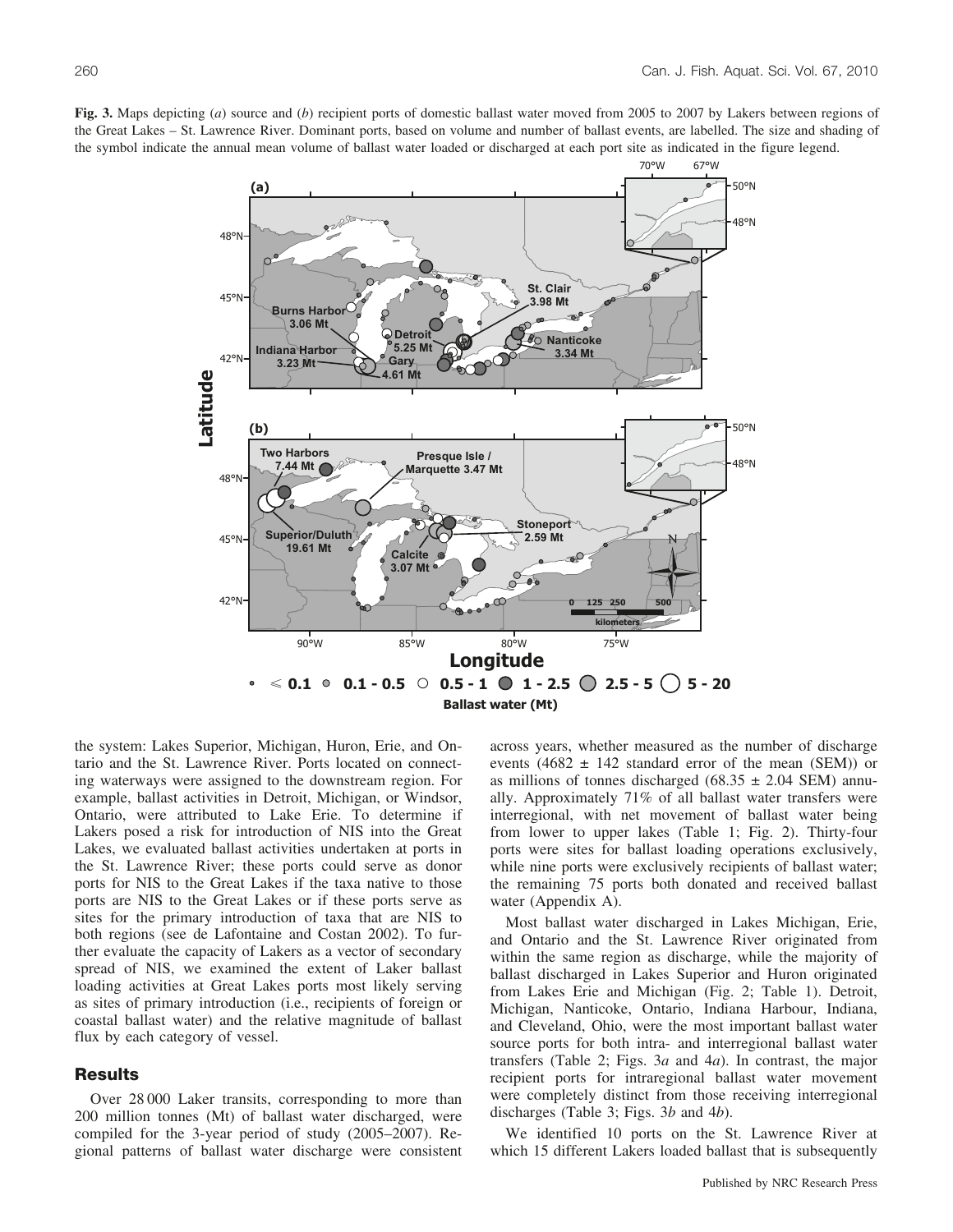**Fig. 4.** Maps depicting (*a*) source and (*b*) recipient ports of domestic ballast water moved from 2005 to 2007 by Lakers within regions of the Great Lakes – St. Lawrence River. Dominant ports, based on volume and number of ballast events, are labelled. The size and shading of the symbol indicate the annual mean volume of ballast water loaded or discharged at each port site as indicated in the figure legend.



**Table 3.** Top ballast water recipient ports for inter- and intraregional movement of ballast water by Lakers.

|                                        | Annual tonnage of ballast<br>discharged (Mt) |      | Annual number of ballast<br>discharge events |      |
|----------------------------------------|----------------------------------------------|------|----------------------------------------------|------|
|                                        | Mean (SEM)                                   | $\%$ | Mean (SEM)                                   | $\%$ |
| Top interregional recipient ports      |                                              |      |                                              |      |
| Superior, Wiconsin – Duluth, Minnesota | 19.6(0.2)                                    | 40.4 | 677 (13)                                     | 24.0 |
| Two Harbours, Minnesota                | 7.4(0.4)                                     | 15.3 | 208(10)                                      | 7.4  |
| Presque Isle-Marquette, Michigan       | 3.5(0.2)                                     | 7.2  | 299(23)                                      | 10.6 |
| Calcite, Michigan                      | 3.1(0.2)                                     | 6.3  | 250(17)                                      | 8.9  |
| Stoneport, Michigan                    | 2.6(0.2)                                     | 5.3  | 207(9)                                       | 7.3  |
| Top intraregional recipient ports      |                                              |      |                                              |      |
| Port Inland, Michigan                  | 2.3(0.2)                                     | 11.7 | 194 (17)                                     | 10.4 |
| Toledo, Ohio                           | 2.1(0.1)                                     | 10.8 | 163(11)                                      | 8.8  |
| Sandusky, Ohio                         | 1.6(0.1)                                     | 8.0  | 127(6)                                       | 6.8  |
| Ashtabula, Ohio                        | 1.2(0.2)                                     | 6.0  | 78 (10)                                      | 4.2  |
| Port Colborne, Ontario                 | $1.0 \le 0.1$                                | 5.0  | 109(1)                                       | 5.9  |
| Charlevoix, Michigan*                  | $0.4 \approx 0.1$                            | 2.1  | 109(10)                                      | 5.9  |

**Note:** The top five ports by tonnage are listed followed by any additional top five ports by number of discharge events (indicated by an asterisk). Values are given as annual mean with SEM in parentheses and as a percentage of the inter- or intraregional total, respectively. Note that all top port locations are labelled on Fig. 1.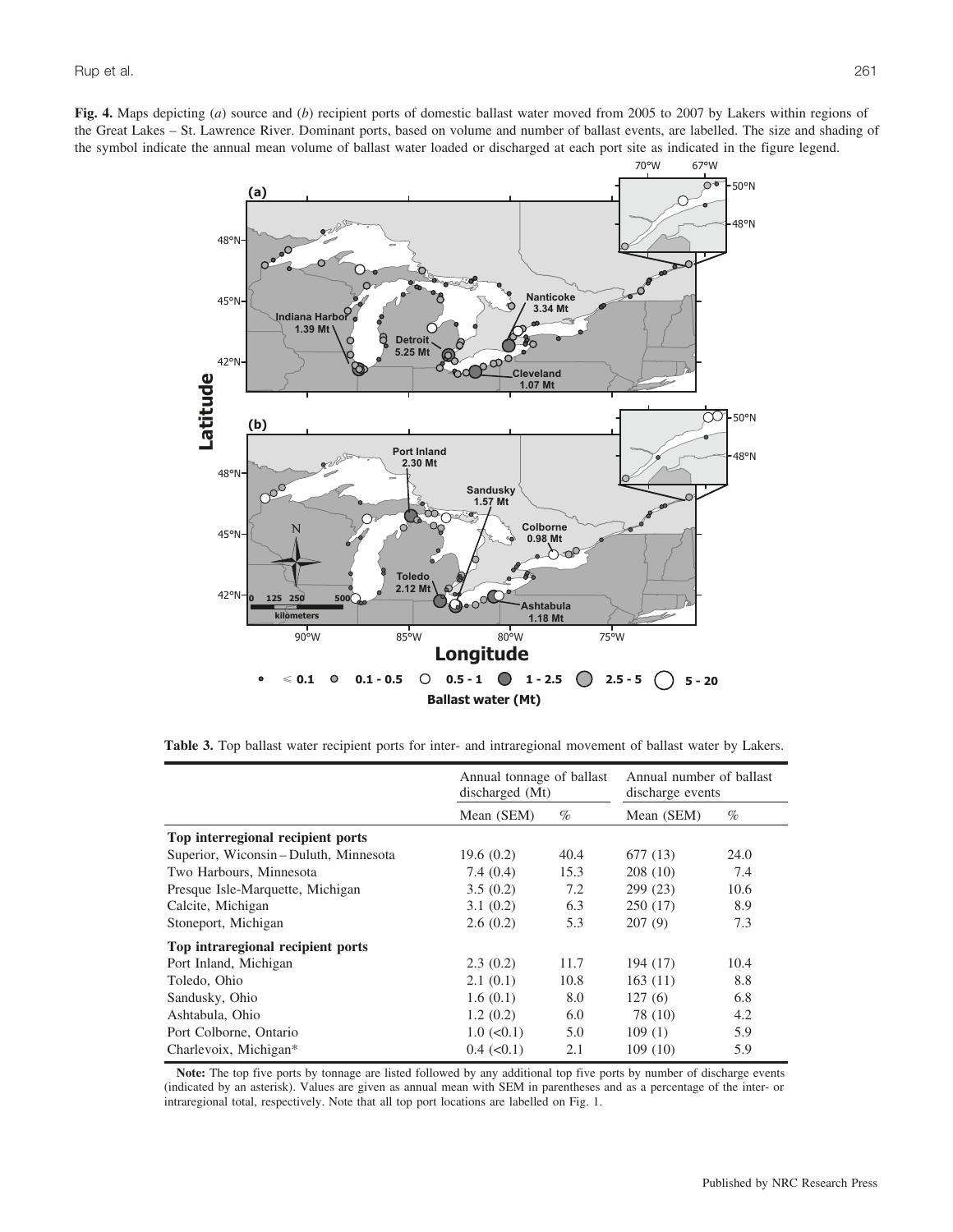|                            | Port salinity | Mean (SEM) annual ballast<br>tonnage loaded for Great<br>Lakes discharge | Tonnage of exchanged<br>ballast received in 2007 | Number of ballast discharge<br>events by coastal domestic |
|----------------------------|---------------|--------------------------------------------------------------------------|--------------------------------------------------|-----------------------------------------------------------|
| Port                       | $(\%)^a$      | $ \times 1000$                                                           | (tonnes $\times$ 1000) <sup>b</sup>              | vessels in $2007c$                                        |
| Johnstown Harbour, Ontario | $\Omega$      | 5.4(5.4)                                                                 |                                                  |                                                           |
| Côte Ste-Catherine, Québec | $\theta$      | 10.7(8.1)                                                                | $\theta$                                         |                                                           |
| Montréal, Québec           | $\Omega$      | 102.5(22.6)                                                              | 538.8                                            |                                                           |
| Contrecoeur, Québec        | 0             | 5.0(5.0)                                                                 | 4.3                                              |                                                           |
| Sorel, Québec              |               | 116.7(33.8)                                                              | 135.8                                            | 15                                                        |
| Tracy, Québec              | 0             | 1.3(1.3)                                                                 | 78.1                                             | 10                                                        |
| Trois-Rivières, Québec     |               | 3.8(3.8)                                                                 | 83.2                                             | 6                                                         |
| Québec, Québec             | $\Omega$      | 142.0(16.6)                                                              | 542.5                                            | 104                                                       |
| Baie-Comeau, Québec        | $24 - 32$     | 52.7(24.3)                                                               | 542.3                                            | 33                                                        |
| Port-Cartier, Québec       | $11 - 32$     | 38.5(25.6)                                                               | 2945.8                                           | 67                                                        |

|  | <b>Table 4.</b> Annual statistics on interregional ballast water loading activities at ports in the St. Lawrence River by Lakers. |  |  |  |  |  |  |
|--|-----------------------------------------------------------------------------------------------------------------------------------|--|--|--|--|--|--|
|  |                                                                                                                                   |  |  |  |  |  |  |

*a* Que´bec and all ports upstream considered exclusively freshwater (N. Simard, Fisheries and Oceans Canada, Institut Maurice-Lamontagne, Mont-Joli, QC G5H 3Z4, personal communication); salinity data for Baie-Comeau and Port-Cartier from Blasco et al. (1998).

*b* Data from Transport Canada National Ballast Water Database [online]. Available from http://ballast.qc.dfo-mpo.gc.ca/application [accessed February 2009]. *c* Estimated by subtracting number of discharges reported in Transport Canada National Ballast Water Database from number of arrivals to load cargo reported to the Canadian Coast Guard Information System on Marine Navigation.

**Table 5.** Annual statistics on ballast loading activities by Lakers at top ports of ballast water discharge by Salties and Coastal vessels in the Great Lakes (as indicated by M. Minton, National Ballast Information Clearinghouse, Smithsonian Environmental Research Center, 647 Contees Wharf, Edgewater, MD 21037, USA, unpublished data).

| Mean (SEM) annual<br>ballast loaded<br>$ \times 1000$ | Mean (SEM) annual<br>number of ballast loading<br>events | Interregional<br>movement $(\% )$                                                                                                                                                |
|-------------------------------------------------------|----------------------------------------------------------|----------------------------------------------------------------------------------------------------------------------------------------------------------------------------------|
|                                                       |                                                          |                                                                                                                                                                                  |
| 542.8 (165.2)                                         | 44 (10)                                                  | 30.0                                                                                                                                                                             |
| 520.4 (16.8)                                          | 72(3)                                                    | 24.4                                                                                                                                                                             |
| 1631.1 (46.9)                                         | 136(5)                                                   | 83.5                                                                                                                                                                             |
| 77.9(5.1)                                             | 12(1)                                                    | 48.2                                                                                                                                                                             |
| 2684.6 (61.9)                                         | 204(5)                                                   | 84.8                                                                                                                                                                             |
|                                                       |                                                          |                                                                                                                                                                                  |
| 542.8 (165.2)                                         | 44 (10)                                                  | 30.0                                                                                                                                                                             |
| 1631.1 (46.9)                                         | 136(5)                                                   | 83.5                                                                                                                                                                             |
| 77.9(5.1)                                             | 12(1)                                                    | 48.2                                                                                                                                                                             |
| 44.9(8.3)                                             | 5(1)                                                     | 61.9                                                                                                                                                                             |
| 1161.5(241.5)                                         | 79 (15)                                                  | 73.8                                                                                                                                                                             |
|                                                       |                                                          | Top five ports receiving ballast water from Salties and Coastal vessels<br>Top five ports receiving Great Lakes water mixed with residual ballast of Salties and coastal vessels |

**Note:** The top ports receiving ballast discharged directly (i.e., from ships entering the Great Lakes with ballast on board) are listed separately from the top ports receiving residual ballast mixed into local Great Lakes water (i.e., ships entering the Great Lakes with only residual ballast), as the two types of ballast may pose different levels of invasion risk. Note that all top port locations are labelled on Fig. 1.

discharged at a Great Lakes port (Table 4). The number of ballast events (47  $\pm$  7 SEM) and the tonnage of ballast water moved  $(0.48 \pm 0.07 \text{ Mt})$  from these ports annually into the Lakes is relatively small, representing less than 1% of all ballast transported by Lakers. Two of these ports (Baie-Comeau and Port-Cartier, Québec) are saltwater ports in the lower St. Lawrence River Estuary. Eight of the 10 ports receive exchanged ballast water discharged by Salties and (or) Coastal vessels, while seven of the ports receive unexchanged ballast from Canadian coastal ports (Table 4).

We identified 58 ports within the Great Lakes where ballast loading operations of Lakers overlap with discharge of ballast by Salties and Coastal vessels (see Appendix A). The cumulative volume  $(51.62 \text{ Mt} \pm 1.72 \text{ SEM})$  and number of loading events  $(3539 \pm 110 \text{ SEM})$  at these ports are 10 times greater than the interregional transfer of ballast from the St. Lawrence River (Table 5), underscoring that the potential for secondary spread of NIS by Lakers is far greater than the potential for primary introductions. Furthermore, comparative analysis of discharge activities by Lakers and all other commercial vessels operating within the Great Lakes – St. Lawrence River system reveals that Lakers transfer a disproportionate volume (95%) of the Great Lakes ballast water moved between and within the lakes (M. Minton, National Ballast Information Clearinghouse, Smithsonian Environmental Research Center, 647 Contees Wharf Road, Edgewater, MD 21037, USA, unpublished data).

### **Discussion**

The volume of ballast water moved by Lakers is 20 times greater than the volume of local ballast transferred by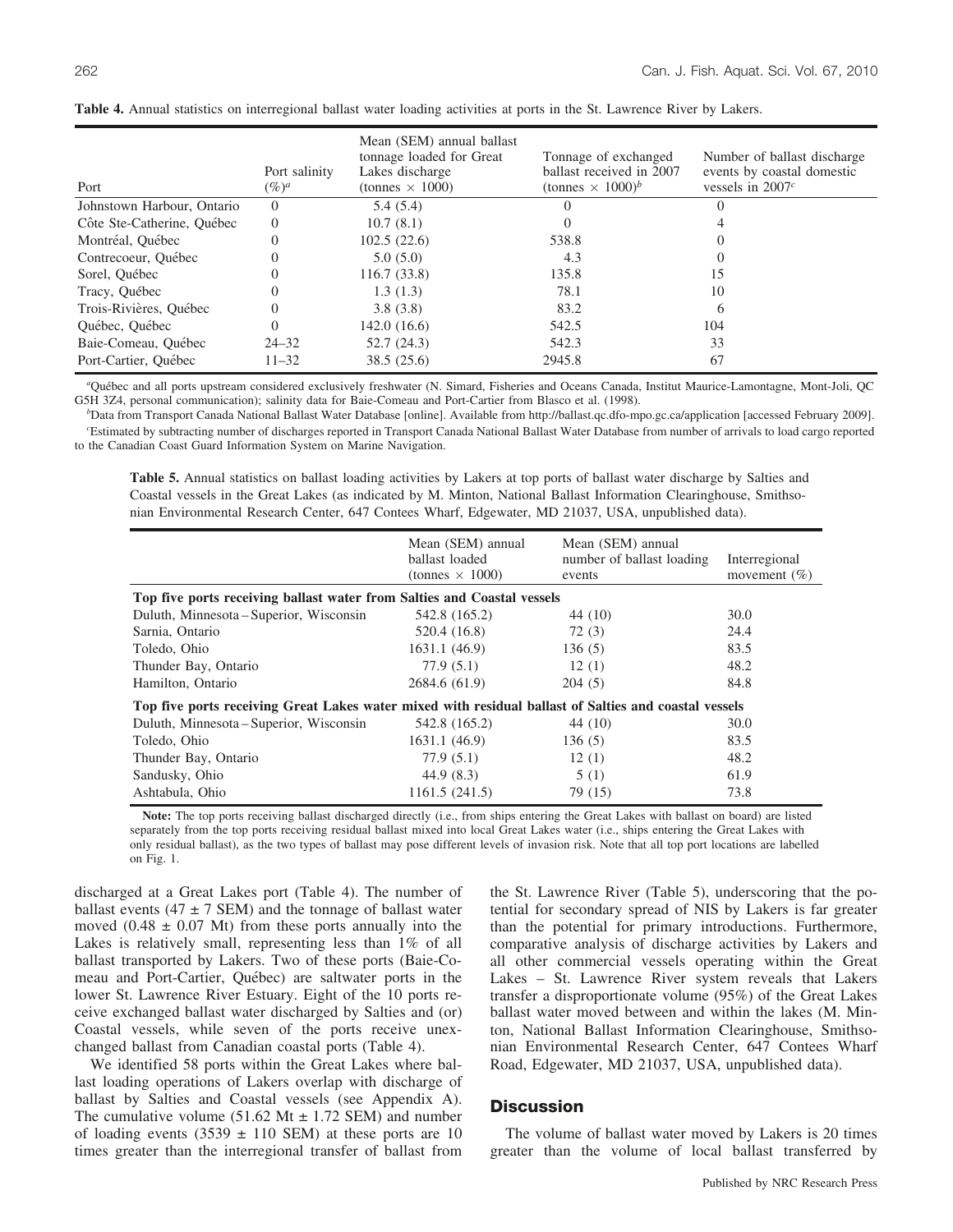Salties and Coastal vessels combined, likely rendering Lakers the most important ballast-mediated pathway of secondary spread within the Great Lakes. With ballast transfers being overwhelmingly in the upstream direction, the potential distance and speed of secondary spread of NIS are much greater than would be achieved by natural, passive dispersal. The extent of secondary spread of NIS will greatly affect the magnitude of any ecological and economic impacts (Lodge et al. 1998); thus, large-scale transfers of ballast water within the Great Lakes by Lakers contribute to the impacts of NIS.

Lakers load 30% of their ballast water at the ports of Detroit, Michigan, Nanticoke, Ontario, Indiana Harbour, Indiana, and Cleveland, Ohio. New introductions of NIS into these ports, by any vector, have a high potential for rapid secondary spread throughout the Great Lakes by Lakers. Conversely, 56% of all Laker ballast water is discharged at Superior, Wisconsin – Duluth, Minnesota, Two Harbours, Minnesota, Presque Isle-Marquette, Michigan, Calcite, Michigan, and Stoneport, Michigan, suggesting that these ports have the greatest potential to receive propagules of NIS following introduction into other sites within the Great Lakes. Monitoring programs aimed at early detection and reducing secondary spread of new NIS in the Great Lakes by ballast water should include a focus on these nine locations.

This assessment of ballast loading and discharge patterns by Lakers indicates that Lakers could serve as a vector for primary introduction of NIS into ports on the Great Lakes by moving ballast water sourced from ports on the St. Lawrence River, if taxa native to ports on the St. Lawrence River are NIS to the Great Lakes, or if ports on the St. Lawrence River serve as sites for the primary introduction and establishment of taxa that are NIS to both regions. While less than 1% of all Laker ballast transfers introduce water from the St. Lawrence River into the Great Lakes, the absolute volume (0.48 Mt  $\pm$  0.07 SEM) is roughly equivalent to that added to the system each year by transoceanic and coastal vessels combined, so the corresponding potential propagule pressure is not inconsequential. Potential propagule pressure, however, is only a coarse proxy for invasion potential. A better determinant of invasion potential is effective propagule pressure (i.e., actual propagule pressure  $\times$  the survival rate of released propagules in the recipient area). Our estimate of potential propagule pressure should be a robust indicator of actual propagule pressure (i.e., total number of individuals discharged), since the volume of ballast water left in tanks after discharge is typically less than 0.5% of tank capacity (M.G. Deneau and S.A. Bailey, Fisheries and Oceans Canada, Great Lakes Laboratory for Fisheries and Aquatic Sciences, Burlington, ON L7R 4A6, Canada, unpublished data).

With many intraregional transits taking less than 24 h, and typical interregional sailing times of 3–4 days, plankton survival in ballast tanks of Lakers is expected to be very high. As a result, our estimate of potential propagule pressure should also be a robust indicator of effective propagule pressure for the eight freshwater donor ports on the St. Lawrence River, since the range of environmental conditions at these ports overlaps with those on the Great Lakes and postintroduction survival is expected to be high. We caution, however, that the corresponding impact might be low, since taxa native to freshwater ports in the St. Lawrence River are expected to be very similar to Great Lakes' communities due to passive downstream dispersal (A. Ricciardi, McGill University, Redpath Museum, Montréal, QC H3A 2K6, Canada, personal communication). Nevertheless, considering that at least nine established NIS in the Great Lakes were potentially sourced from the St. Lawrence River, this assumption requires further testing.

In contrast, our estimate of potential propagule pressure may overestimate the effective propagule pressure presented by Baie-Comeau and Port-Cartier, Québec, since most taxa in these ports are expected to be polyhaline or euhaline and are expected to have low survival rates if introduced into a freshwater port (see Runge and Simard 1990). However, at least eight species of brackish or marine origin have established nonindigenous populations in the Great Lakes (A. Ricciardi, McGill University, Redpath Museum, Montréal, QC H3A 2K6, Canada, personal communication), indicating that additional research is needed to fully assess the risk posed by ballast water transfers from the lower St. Lawrence River estuary into the Great Lakes.

Concerns about movement of St. Lawrence River water, and any native taxa therein, to the Great Lakes are compounded by the potential for new NIS introductions resulting from ballast discharge by Salties and (or) Coastal vessels into ports on the river. Sept-Iles and Port-Cartier, Québec, each receive nearly 3 Mt of exchanged ballast water annually, at least 40 times more than is received by any port within the Great Lakes (Transport Canada Ballast Water Database: http://ballast.qc.dfo-mpo.gc.ca/application [accessed February 2009]; also see Bourgeois et al. 2001). As a result, these two ports have the highest potential for introduction of new NIS by ballast water. While Lakers did not transport any ballast water from Sept-Iles into the Great Lakes during this study, changes in shipping patterns and economics could make Sept-Iles a viable source port in the future. These two ports, as well as Québec, Sorel, and Montréal, should be considered for future studies investigating the potential for ''stepping stone'' invasions of NIS from the St. Lawrence River into the Great Lakes (sensu Apte et al. 2000).

We highlight overlap of Laker ballast loading activities with ballast discharge activities of other vessels as a potential source of new NIS because ballast-mediated invasions have been historically important in the Great Lakes (Ricciardi 2006; National Research Council 2008) and ballast discharge activities are well documented. All vessels arriving from foreign and US ports are now required to conduct midocean ballast water exchange and (or) tank flushing prior to ballast water discharge in the Great Lakes, resulting in reduced risk of invasion by ballast water (Gray et al. 2007; Santagata et al. 2008; Ellis and MacIsaac 2009). In consequence, other unregulated human-mediated vectors, such as hull-fouling and unintentional or unauthorized introductions of baitfish, aquarium, or water garden species, could now surpass ballast water in importance for primary introduction of NIS into the Great Lakes. Furthermore, the relative importance of nonshipping vectors, such as activities associated with the 1.7 million recreational boats on the Great Lakes each year, as a means of secondary spread is an important area of future study (Thorp and Stone 2000; US Army Corps of Engineers 2008).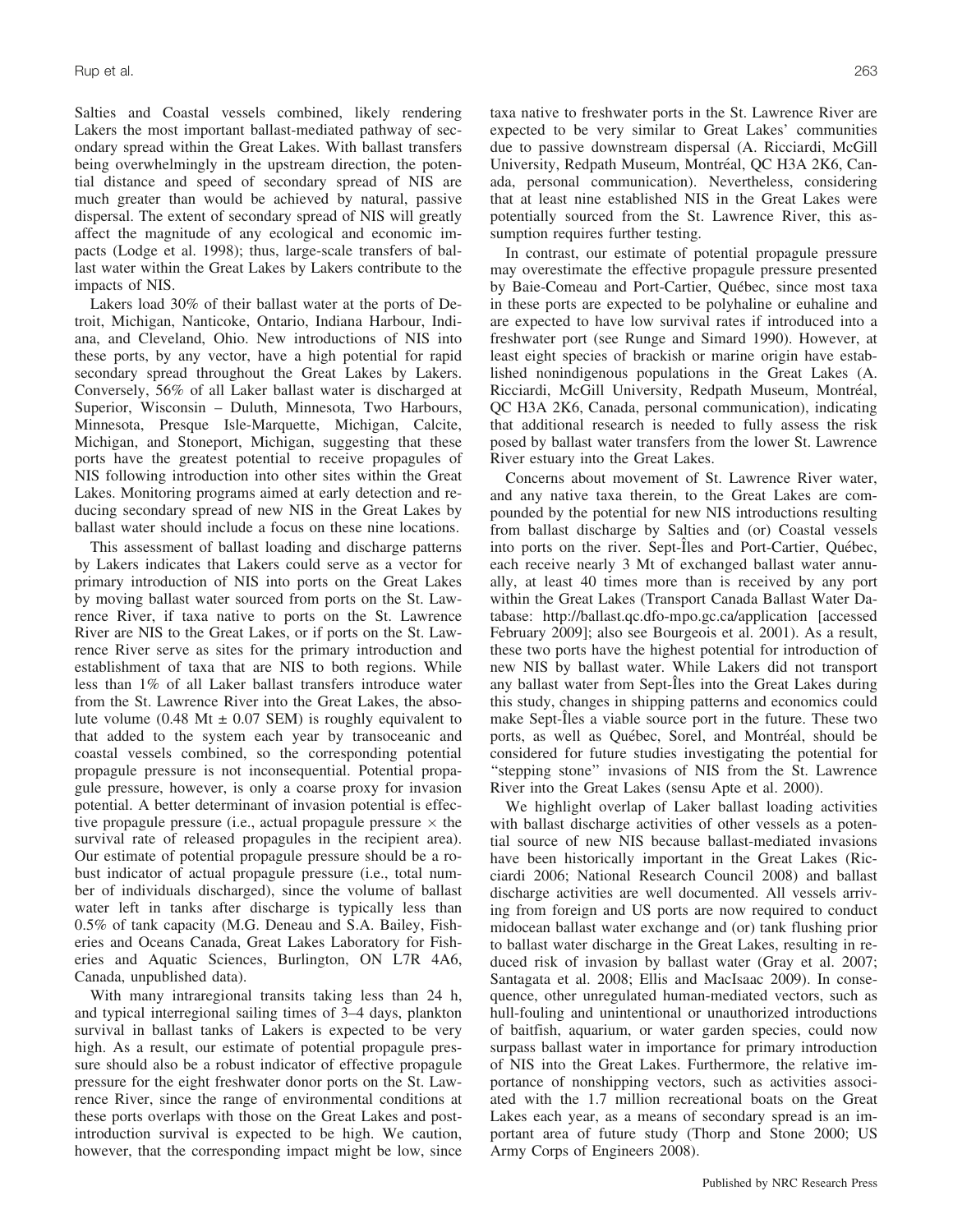This study is the first comprehensive analysis of domestic vessel transits in the Great Lakes – St. Lawrence River system, and we acknowledge that our estimates of potential or effective propagule pressure are based on proxy measures. Biological sampling of ballast water of all three vessel categories of interest, Salties, Coastal vessels, and Lakers, is needed to further refine comparative estimates of invasion potential, since effective propagule pressure is expected to vary widely according to source port location. At this time, Lakers should be considered a potential vector for primary introduction of NIS and possibly the most important vector of secondary spread in the Great Lakes. This study exemplifies the need to examine domestic shipping patterns in consideration of ''stepping stone'' invasions to improve management of ballast-mediated invasions across North America.

# **Acknowledgements**

We thank M. Deneau, L. Quiring, K. Ryan, S. Sontavy, and the US Lake Carriers' and Canadian Shipowners Associations for assistance with data acquisition. Y. de Lafontaine, N. Simard, and A. Ricciardi provided background information on community composition of the St. Lawrence River. Funding was provided by Fisheries and Oceans Canada, Transport Canada (S.A.B.), the Natural Sciences and Engineering Research Council of Canada Canadian Aquatic Invasive Species Network (H.J.M.), and the US Coast Guard (G.M.R. and A.W.M.).

# **References**

- Apte, S., Holland, B.S., Godwin, L.S., and Gardner, J.P.A. 2000. Jumping ship: a stepping stone event mediating transfer of a non-indigenous species via a potentially unsuitable environment. Biol. Invasions, **2**(1): 75–79. doi:10.1023/A:1010024818644.
- Aquatic Sciences, Inc. and Jenkins, P.T. 1996. Examination of aquatic nuisance species introductions to the Great Lakes through commercial shipping ballast water and assessment of control options. Phase I and Phase II. ASI project E9225/ E9285. Aquatic Sciences Inc., St. Catharines, Ont.
- Blasco, D., Levasseur, M., Gélinas, R., Larocque, R., Cembella, A.D., Huppertz, B., and Bonneau, E. 1998. Monitorage du phytoplankton toxique et des toxins de type IPM dans les mollusques du Saint-Laurent: 1989–1994. Rapp. Stat. Can. Hydrogr. Sci. Ocean. 151.
- Bourgeois, M., Gilbert, M., and Cusson, B. 2001. Evolution du trafic maritime en provenance de l'étranger dans le Saint-Laurent de 1978 a` 1996 et implications pour les risques d'introduction d'espèces aquatiques non indigènes. Rapp. Tech. Can. Sci. Halieut. Aquat. 2338.
- Carlton, J. 1985. Transoceanic and interoceanic dispersal of coastal marine organisms: the biology of ballast water. Oceanogr. Mar. Biol. Annu. Rev. **23**: 313–371.
- Carlton, J.T. 1999. The scale and ecological consequences of biological invasions in the world's oceans. *In* Invasive species and biodiversity management. *Edited by* O. Sandlund, P. Schei, and A. Viken. Kluwer, Dordrecht, The Netherlands. pp. 195–212.
- Colautti, R.I., and MacIsaac, H.J. 2004. A neutral terminology to define 'invasive' species. Divers. Distrib. **10**(2): 135–141. doi:10.1111/j.1366-9516.2004.00061.x.
- Colautti, R.I., Grigorovich, I.A., and MacIsaac, H.J. 2006. Propagule pressure: a null hypothesis for biological invasions. Biol. Invasions, **8**(5): 1023–1037. doi:10.1007/s10530-005-3735-y.
- de Lafontaine, Y., and Costan, G. 2002. Introduction and transfer of alien aquatic species in the Great Lakes – St. Lawrence River drainage basin. *In* Alien invaders in Canada's waters, wetlands, and forests. *Edited by* R. Claudi, P. Nantel, and Muckle-Jeffs. Natural Resources Canada, Canadian Forestry Service, Science Branch, Ottawa, Ont. pp. 73–92.
- Drake, J.M., and Lodge, D.M. 2004. Global hotspots of biological invasions: evaluating options for ballast-water management. Proc. R. Soc. Lond. B Biol. Sci. **271**(1539): 575–580. doi:10. 1098/rspb.2003.2629.
- Ellis, S., and MacIsaac, H.J. 2009. Salinity tolerance of Great Lakes invaders. Freshw. Biol. **54**(1): 77–89. doi:10.1111/j.1365- 2427.2008.02098.x.
- Floerl, O., Inglis, G.J., Dey, K., and Smith, A. 2009. The importance of transport hubs in stepping-stone invasions. J. Appl. Ecol. **46**(1): 37–45. doi:10.1111/j.1365-2664.2008.01540.x.
- Gaines, B., and Gaylord, S.D. 2005. Temperature or transport? Range limits in marine species mediated solely by flow. Am. Nat. **155**: 769–789.
- Government of Canada. 2006. Ballast water control and management regulations. Canada Gazette. Vol. 140. No. 13. Canada Gazette Directorate, 350 Albert Street, 5th Floor, Ottawa, Ont.
- Gray, D.K., Johengen, T.H., Reid, D.F., and MacIsaac, H.J. 2007. Efficacy of open-ocean ballast exchange as a means of preventing invertebrate invasions between freshwater ports. Limnol. Oceanogr. **52**: 2386–2397.
- Hayes, K.R., and Barry, S.C. 2008. Are there any consistent predictors of invasion success? Biol. Invasions, **10**: 483–506. doi:10. 1007/s10530-007-9146-5.
- Herborg, L.-M., Jerde, C.L., Lodge, D.M., Ruiz, G.M., and MacIsaac, H.J. 2007. Predicting invasion risk using measures of introduction effort and environmental niche models. Ecol. Appl. **17**(3): 663–674. doi:10.1890/06-0239. PMID:17494387.
- Kolar, C.S., and Lodge, D.M. 2001. Progress in invasion biology: predicting invaders. Trends Ecol. Evol. **16**(4): 199–204. doi:10. 1016/S0169-5347(01)02101-2. PMID:11245943.
- Lake Carriers' Association. 2006. Table of cargo handled by Great Lakes and St. Lawrence Seaway ports [online]. Available from www.lcaships.com/GL-Chart.pdf [accessed October 2007].
- Leung, B., Lodge, D.M., Finnoff, D., Shogren, J.F., Lewis, M.A., and Lamberti, G. 2002. An ounce of prevention or a pound of cure: bioeconomic risk analysis of invasive species. Proc. R. Soc. Lond. B Biol. Sci. **269**(1508): 2407–2413. doi:10.1098/rspb.2002.2179.
- Lodge, D.M., Stein, R.A., Brown, K.M., Covich, A.P., Brönmark, C., Garvey, J.E., and Klosiewski, S.P. 1998. Predicting impact of freshwater exotic species on native biodiversity: challenges in spatial scaling. Aust. J. Ecol. **23**(1): 53–67. doi:10.1111/j. 1442-9993.1998.tb00705.x.
- Lodge, D.M., Williams, S., MacIsaac, H.J., Hayes, K.R., Leung, B., Reichard, S., Mack, R.N., Moyle, P.B., Smith, M., Andow, D.A., Carlton, J.T., and McMichael, A. 2006. Biological invasions: recommendations for U.S. policy and management. Ecol. Appl. **16**(6): 2035–2054. doi:10.1890/1051-0761(2006) 016[2035:BIRFUP]2.0.CO;2. PMID:17205888.
- Mack, R.N., Simberloff, D., Lonsdale, W.M., Evans, H., Clout, M., and Bazzaz, F.A. 2000. Biotic invasions: causes, epidemiology, global consequences, and control. Ecol. Appl. **10**(3): 689–710. doi:10.1890/1051-0761(2000)010[0689:BICEGC]2.0.CO;2.
- Miller, A.W., and Ruiz, G.M. 2009. Differentiating successful and failed invaders: species pools and the importance of defining vector, source and recipient regions. *In* Biological invasions in marine ecosystems: ecological, management, and geographic perspectives. *Edited by* G. Rilov and J.A. Crooks. Springer-Verlag, Berlin/Heidelberg, Germany. pp. 153–170.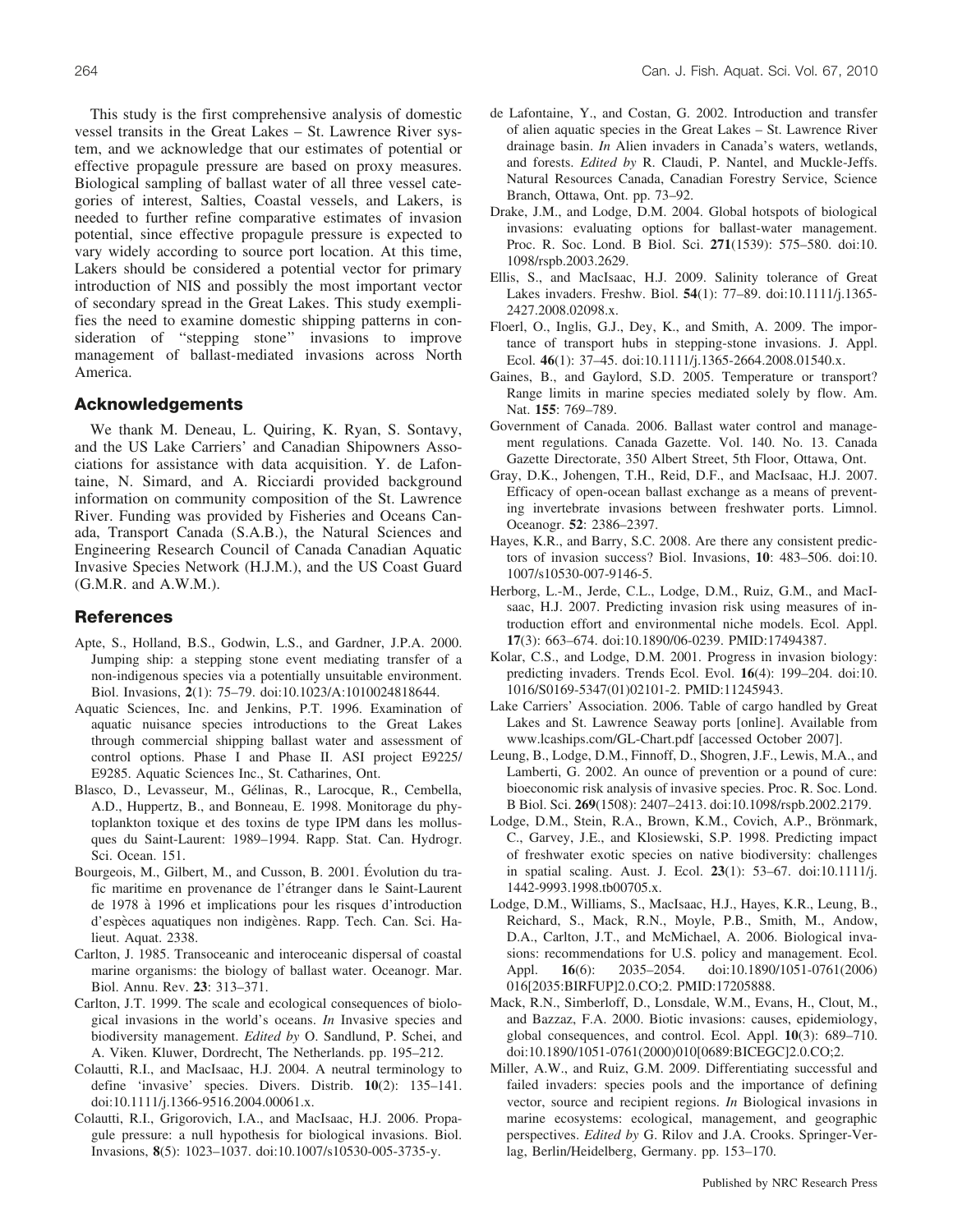- Moody, M.E., and Mack, R.N. 1988. Controlling the spread of plant invasions: the importance of nascent foci. J. Appl. Ecol. **25**(3): 1009–1021. doi:10.2307/2403762.
- National Research Council. 2008. Great Lakes shipping, trade, and aquatic invasive species. Committee on the St. Lawrence Seaway: options to eliminate introduction of nonindigenous species into the Great Lakes, Phase 2. Transportation Research Board, Washington, D.C.
- Ricciardi, A. 2006. Patterns of invasion in the Laurentian Great Lakes in relation to changes in vector activity. Divers. Distrib. **12**(4): 425–433. doi:10.1111/j.1366-9516.2006.00262.x.
- Rigby, G., and Hallegraeff, G. 1994. The transfer and control of harmful marine organisms in shipping ballast water: behaviour of marine plankton and ballast water exchange trials on the MV 'Iron Whyalla'. J. Mar. Environ. Eng. **1**: 91–110.
- Runge, J., and Simard, Y. 1990. Zooplankton of the St. Lawrence Estuary: the imprint of physical processes on its composition and distribution. *In* Oceanography of a large-scale estuarine system: the St. Lawrence. *Edited by* M.I. El-Sabh and N. Silverberg. Springer-Verlag, New York. pp. 296–320.
- Saint Lawrence Seaway Development Corporation. 2008. Seaway regulations and rules: ballast water. Code of Federal Regulations 33-CFR Part 401.
- Santagata, S., Gasiūnaite, Z.R., Verling, E., Cordell, J.R., Eason, K., Cohen, J.S., Bacela, K., Quilez-Badia, G., Johengen, T.H., Reid, D.F., and Ruiz, G.M. 2008. Effect of osmotic shock as a management strategy to reduce transfers of nonindigenous species among low-salinity ports by ships. Aquat. Invasions, **3**(1): 61–76. doi:10.3391/ai.2008.3.1.10.

Simkanin, C., Davidson, I., Falkner, M., Sytsma, M., and Ruiz, G.

2009. Intra-coastal ballast water flux and the potential for secondary spread of non-native species on the US West Coast. Mar. Pollut. Bull. **58**(3): 366–374. doi:10.1016/j.marpolbul. 2008.10.013. PMID:19108853.

- Smith, L.D., Wonham, M.J., McCann, L.D., Ruiz, G.M., Hines, A.H., and Carlton, J.T. 1999. Invasion pressure to a ballastflooded estuary and an assessment of inoculant survival. Biol. Invasions, **1**(1): 67–87. doi:10.1023/A:1010094527218.
- Thorp, S., and Stone, J. 2000. Recreational boating and the Great Lakes – St. Lawrence Region. Feature Report [online]. Available from www.glc.org/advisor/00/recboating.pdf [accessed 31 July 2009].
- US Army Corps of Engineers. 2008. Great Lakes recreational boating — main report [online]. Available from www.lre.usace. army.mil/\_kd/Items/actions. cfm?action=Show&item\_id=5168&destination=ShowItem [accessed 31 July 2009].
- US Coast Guard. 2004. Ballast water management for control of nonindigenous species in waters of the United States. Code of Federal Regulations 33-CFR Part 151, subpart D.
- Wonham, M.J., Walton, W.C., Ruiz, G.M., Frese, A.M., and Galil, B.S. 2001. Going to the source: role of the invasion pathway in determining potential invaders. Mar. Ecol. Prog. Ser. **215**: 1–12. doi:10.3354/meps215001.

# **Appendix A**

Table A1 appears on the following page.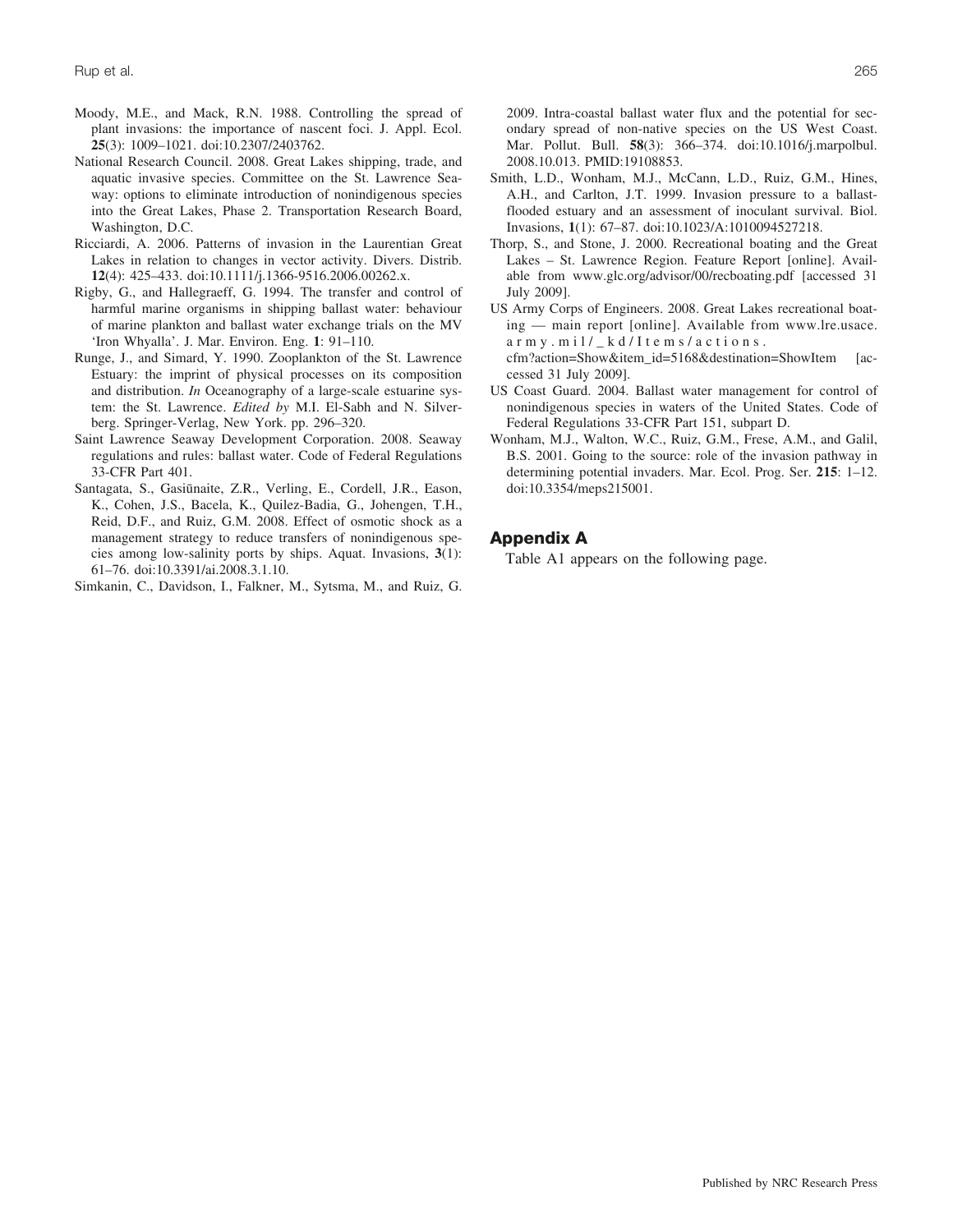| Latitude           | Longitude             | Port name               | Region                     | <b>Ballast</b> activity |
|--------------------|-----------------------|-------------------------|----------------------------|-------------------------|
| 44.191078          | $-83.563133$          | Alabaster, MI           | Huron                      | R                       |
| 42.62145           | $-82.531929$          | Algonac, MI             | Erie                       | D                       |
| 45.061565          | $-83.445154$          | Alpena, MI              | Huron                      | D, R                    |
| 46.585402          | $-90.88631$           | Ashland, WI             | Superior                   | D, R                    |
| 41.864891          | $-80.79155$           | Ashtabula, OH           | Erie                       | $D, R^*$                |
| 49.220998          | $-68.152478$          | Baie-Comeau, PQ         | St. Lawrence River         | $D^*$                   |
| 44.18304           | $-76.775264$          | Bath, ON                | Ontario                    | $D, R^*$                |
| 46.355047          | $-72.441796$          | Bécancour, PQ           | St. Lawrence River         | $D, R^*$                |
| 43.913835          | $-78.688474$          | Bowmanville, ON         | Ontario                    | $D, R^*$                |
| 46.016708          | -84.853859            | Brevort, MI             | Michigan                   | R                       |
| 45.776779          | $-80.555008$          | Britt, ON               | Huron                      | D                       |
| 43.395278          | $-79.705278$          | Bronte, ON              | Ontario                    | R                       |
| 42.886238          | -78.878891            | Buffalo-Tonawonda, NY   | Erie                       | $D, R^*$                |
| 41.638691          | $-87.427994$          | Buffington, IN          | Michigan                   | $D^*$                   |
| 41.618061          | $-87.134689$          | Burns Harbor, IN        | Michigan                   | $D, R^*$                |
| 45.413921          | -83.809471            | Calcite, MI             | Huron                      | $D, R^*$                |
| 45.31653           | $-85.260719$          | Charlevoix, MI          | Michigan                   | D, R                    |
| 45.6454            | $-84.476134$          | Cheboygan, MI           | Huron                      | D, R                    |
|                    | $-87.648193$          | Chicago-Calumet, IL     | Michigan                   |                         |
| 41.849838          |                       |                         | Ontario                    | $D, R^*$                |
| 43.51218           | $-79.634666$          | Clarkson, ON            |                            | D, R                    |
| 41.498779          | $-81.695297$          | Cleveland, OH           | Erie                       | $D, R^*$                |
| 44.005569          | $-77.885757$          | Colborne, ON            | Ontario                    | R                       |
| 41.947868<br>45.89 | $-80.555$<br>$-73.27$ | Conneaut, OH            | Erie<br>St. Lawrence River | $D, R^*$<br>$D, R^*$    |
|                    |                       | Contrecoeur, PQ         | Erie                       |                         |
| 42.885559          | -82.453407            | Corunna, ON             |                            | $D, R^*$                |
| 45.405785          | $-73.571919$          | Côte Ste. Catherine, PQ | St. Lawrence River<br>Erie | D                       |
| 42.818878          | $-82.474228$          | Courtright, ON          |                            | D, R                    |
| 42.331509          | $-83.046021$          | Detroit-River Rouge, MI | Erie                       | $D, R^*$                |
| 46.020744          | $-83.756577$          | Drummond Island, MI     | Huron                      | D, R                    |
| 42.48724           | $-79.335779$          | Dunkirk, NY             | Erie                       | D                       |
| 42.255445          | $-83.139364$          | Ecorse, MI              | Erie                       | $\mathbb{R}$            |
| 42.12944           | $-80.085243$          | Erie, PA                | Erie                       | $D, R^*$                |
| 45.745215          | $-87.079759$          | Escanaba-Gladstone, MI  | Michigan                   | D, R                    |
| 41.748947          | $-81.273987$          | Fairport, OH            | Erie                       | $D, R^*$                |
| 43.083015          | $-86.217339$          | Ferrysburg, MI          | Michigan                   | D                       |
| 45.995139          | $-81.738219$          | Fisher Harbour, ON      | Huron                      | D                       |
| 41.593189          | $-87.345078$          | Gary, IN                | Michigan                   | $D, R^*$                |
| 43.74264           | $-81.707764$          | Goderich-Owen Sound, ON | Huron                      | $D, R^*$                |
| 43.06295           | $-86.225984$          | Grand Haven, MI         | Michigan                   | D, R                    |
| 44.512795          | -88.010159            | Green Bay, WI           | Michigan                   | $D, R^*$                |
| 47.916667          | $-69.5$               | Gros Cacouna, PQ        | St. Lawrence River         | R                       |
| 43.26097           | -79.888459            | Hamilton, ON            | Ontario                    | $D, R^*$                |
| 43.843795          | $-82.651376$          | Harbor Beach, MI        | Huron                      | D                       |
| 48.625599          | $-86.268112$          | Heron Bay, ON           | Superior                   | D                       |
| 42.77309           | $-86.101754$          | Holland, MI             | Michigan                   | D                       |
| 41.396259          | $-82.5541$            | Huron, OH               | Erie                       | D, R                    |
| 41.640671          | $-87.443649$          | Indiana Harbor, IN      | Michigan                   | $D, R^*$                |
| 44.743828          | $-75.466553$          | Johnstown Harbor, NY    | St. Lawrence River         | D                       |
| 42.037885          | $-82.740309$          | Kingsville, ON          | Erie                       | D, R                    |
| 42.054155          | $-82.599714$          | Leamington, ON          | Erie                       | R                       |
| 49.002731          | $-66.96906$           | Les Méchins, PQ         | St. Lawrence River         | D, R                    |
| 45.979389          | $-81.925377$          | Little Current, ON      | Huron                      | D, R                    |
| 41.45224           | $-82.17897$           | Lorain, OH              | Erie                       | $D, R^*$                |
| 43.954441          | $-86.452042$          | Ludington, MI           | Michigan                   | $D, R^*$                |
| 45.780683          | $-84.725557$          | Mackinaw City, MI       | Huron                      | R                       |
| 44.24172           | $-86.318979$          | Manistee, MI            | Michigan                   | D                       |
| 44.107595          | $-87.661724$          | Manitowoc, WI           | Michigan                   | D                       |

**Table A1.** Latitude and longitude coordinates for the 118 port sites included in the study.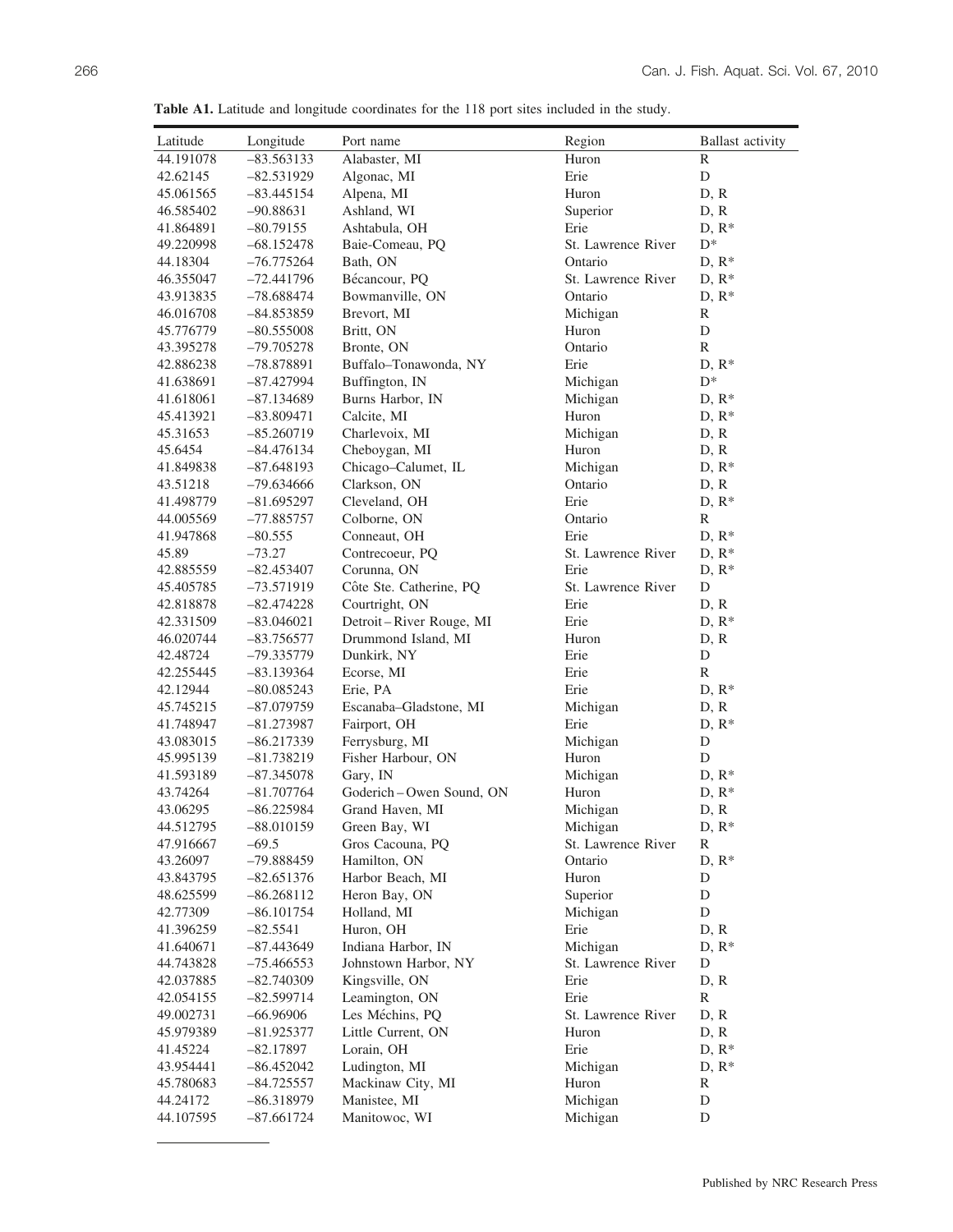**Table A1** (*continued*).

| Latitude              | Longitude                    | Port name                                                   | Region                     | <b>Ballast activity</b> |
|-----------------------|------------------------------|-------------------------------------------------------------|----------------------------|-------------------------|
| 48.719935             | $-86.375696$                 | Marathon, ON                                                | Superior                   | $\mathbb{R}$            |
| 41.540359             | $-82.735382$                 | Marblehead, OH                                              | Erie                       | $D, R^*$                |
| 45.099998             | $-87.630638$                 | Marinette, WI                                               | Michigan                   | D                       |
| 42.914615             | $-82.474174$                 | Marysville-Marine City, MI                                  | Erie                       | D, R                    |
| 45.921506             | $-83.115702$                 | Meldrum Bay - Thessalon - Bruce<br>Mines-Serpent Harbor, ON | Huron                      | $D, R^*$                |
| 45.10784              | $-87.619159$                 | Menominee, MI                                               | Michigan                   | $D^*$                   |
| 44.749905             | $-79.888509$                 | Midland, ON                                                 | Huron                      | D, R                    |
| 43.04181              | -87.906844                   | Milwaukee, WI                                               | Michigan                   | $D, R^*$                |
| 41.916065             | $-83.397899$                 | Monroe, MI                                                  | Erie                       | D, R                    |
| 45.512331             | -73.554363                   | Montréal, PQ                                                | St. Lawrence River         | $D, R^*$                |
| 42.839851             | $-82.465759$                 | Mooretown, ON                                               | Erie                       | D                       |
| 44.89983              | $-75.187169$                 | Morrisburg Harbour, ON                                      | Ontario                    | D                       |
| 46.40966              | $-86.650029$                 | Munising, MI                                                | Superior                   | D                       |
| 43.23424              | $-86.245929$                 | Muskegon, MI                                                | Michigan                   | D, R                    |
| 42.81074              | $-80.071979$                 | Nanticoke, ON                                               | Erie                       | $D, R^*$                |
| 43.466175             | -79.689584                   | Oakville, ON                                                | Ontario                    | D                       |
| 44.694469             | -75.486687                   | Ogdensburg, NY                                              | Ontario                    | D                       |
| 46.872725             | $-89.317824$                 | Ontonagon, MI                                               | Superior                   | D                       |
| 43.88868              | $-78.859504$                 | Oshawa, ON                                                  | Ontario                    | $D^*$                   |
| 43.455471             | $-76.510048$                 | Oswego, NY                                                  | Ontario                    | $D^*$                   |
| 45.34477              | $-80.036364$                 | Parry Sound, ON                                             | Huron                      | D                       |
| 44.009225             | $-77.138974$                 | Picton, ON                                                  | Ontario                    | $D, R^*$                |
| 42.88509              | -79.251984                   | Port Colborne, ON                                           | Erie                       | $D, R^*$                |
| 45.989429             | $-84.239464$                 | Port Dolomite-Cedarville, MI                                | Huron                      | $D, R^*$                |
| 44.266634             | -83.519145                   | Port Gypsum-Tawas City, MI                                  | Huron                      | D, R                    |
| 46.028629             | $-85.86956$                  | Port Inland, MI                                             | Michigan                   | $D, R^*$                |
| 43.223629             | $-79.21167$                  | Port Weller, ON                                             | Ontario                    | $D^*$                   |
| 50.02713              | $-66.889539$                 | Port-Cartier, PQ                                            | St. Lawrence River         | $D, R^*$                |
| 46.691831             | $-71.891309$                 | Portneuf, PQ                                                | St. Lawrence River         | D                       |
| 44.709895             | $-75.513654$                 | Prescott-Cardinal, ON                                       | Ontario                    | $D, R^*$                |
| 46.543571             | $-87.395439$                 | Presque Isle <sup><math>a</math></sup> – Marquette, MI      | Superior                   | $D, R^*$                |
| 46.812749             | $-71.219359$                 | Québec, PQ                                                  | St. Lawrence River         | $D, R^*$                |
| 43.1555               | $-77.616033$                 | Rochester, NY                                               | Ontario                    | D                       |
| 43.614819             | $-83.84137$                  | Saginaw - Bay<br>City-Essexville-Zilwaukee, MI              | Huron                      | D, R                    |
| 41.44876              | $-82.707374$                 | Sandusky, OH                                                | Erie                       | $D, R^*$                |
| 42.978765             | $-82.403329$                 | Sarnia, ON                                                  | Huron                      | $D, R^*$                |
| 46.51828              | $-84.347904$                 | Sault Ste. Marie, ON                                        | Huron                      | $D, R^*$                |
| 50.208635             | $-66.388234$                 | Sept Îles – Pointe Noire, PQ                                | St. Lawrence River         | $D, R^*$                |
| 47.293449             | $-91.269005$                 | Silver Bay, MN                                              | Superior                   | $D, R^*$                |
| 42.714008             | $-82.478409$                 | Sombra, ON                                                  | Erie                       | D, R                    |
| 46.04239              | -73.112629                   | Sorel, PQ                                                   | St. Lawrence River         | $D, R^*$                |
| 42.831301             | $-82.502521$                 | St. Clair, MI                                               | Erie                       | D, R                    |
| 42.10339              | -86.485259                   | Saint Joseph, MI                                            | Michigan                   | D, R                    |
| 45.293129             | $-83.428085$                 | Stoneport, MI                                               | Huron                      | $D, R^*$                |
| 44.83519              | $-87.370659$                 | Sturgeon Bay Harbour, MI                                    | Michigan                   | D, R                    |
| 46.72065              | $-92.103973$                 | Superior, WI-Duluth, MN                                     | Superior                   | $D, R^*$                |
| 47.527119             | $-90.922043$                 | Taconite Harbor, MN                                         | Superior                   | D                       |
| 43.124285             | $-79.197719$                 | Thorold, ON                                                 | Erie                       | D, R                    |
| 48.3817<br>41.66391   | $-89.245479$<br>$-83.555122$ | Thunder Bay, ON<br>Toledo, OH                               | Superior<br>Erie           | $D, R^*$<br>$D, R^*$    |
|                       |                              |                                                             |                            | $D^*$                   |
| 43.648565             | $-79.385329$<br>$-73.147894$ | Toronto, ON                                                 | Ontario                    | $D^*$                   |
| 46.015685             |                              | Tracy, PQ                                                   | St. Lawrence River<br>Erie | D                       |
| 42.139469<br>46.34016 | $-83.178101$<br>$-72.545019$ | Trenton, MI<br>Trois-Rivières, PQ                           | St. Lawrence River         |                         |
| 47.022911             | $-91.671089$                 | Two Harbours, MN                                            | Superior                   | $D, R^*$<br>$D, R^*$    |
| 45.256409             | $-74.132462$                 | Valleyfield, PQ                                             | St. Lawrence River         | $D, R^*$                |
|                       |                              |                                                             |                            |                         |